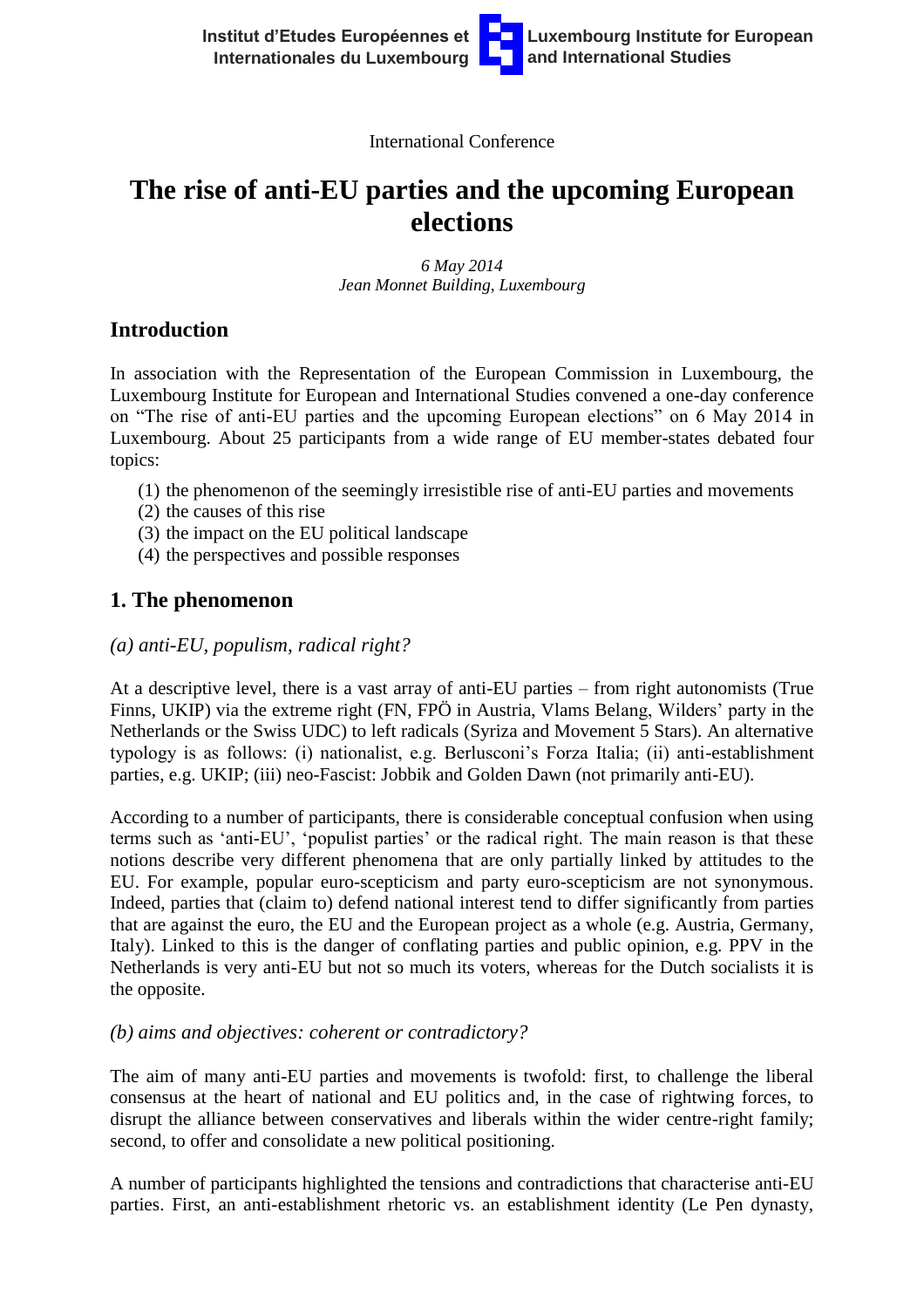Nigel Farage who used to work as a trader in the City of London); second, anti-EU but in favour of free trade and globalisation (e.g. UKIP); third, a commitment to normalisation vs. new forms of extremism (e.g. FN has replaced anti-Semitism with Islamophobia)

#### *(c) transitory or permanent phenomenon?*

There was widespread agreement among the participants that the rise of anti-EU parties is not simply an ephemeral, rightwing backlash against the leftwing establishment but a much more complex phenomenon that is here to stay in most, if not all, EU countries. Anti-EU parties have emerged in most of the 28 member-states and are now established forces, with some expected to reach 25-30% in the forthcoming European elections (Front National in France, UKIP in GB).

#### *(d) electoral appeal?*

Many anti-EU parties are not exclusively left- or rightwing but seek to target a broad section of the national electorate, including disaffected working-class and lower middle-class voters as well as those who object to tax-and-spend and welfarism.

However, it was also stressed that these anti-EU forces have no natural constituency and that their actual electoral support is weak. For example, among registered voters the support is consistently and considerably less than 10%. It is the low voter turnout at elections (especially elections to the European Parliament) that explains why these parties get between 15% and 30%. This is worrying but by no means a landslide.

Moreover, euro-scepticism is not just the radical right and even the radical right is deeply divided. On the whole, indifference, abstention and apathy are on the rise, not simply anti-EU sentiments. Crucially, it's not so much a matter of voters being indifferent and staying at home than a deep and growing distrust (*méfiance*) vis-à-vis politics and political change.

## **2. The causes**

#### *(a) weakness and vacuum within the EU system*

According to some participants, the pro-EU forces across the Union are weak and in political disarray. They have retreated into a cosy safe haven, creating a fertile soil for nationalism and xenophobia. There is also the self-delusion of enlightened European citizen (*homo europaeus*, rational, cosmopolitan), which lacks any basis in reality or merely applies to ruling elites.

It was also argued that the failure of the EU and its member-states to address the legitimacy deficit leads to widespread frustration that breeds disaffection and disillusionment. In turn, this favours charismatic leaders at the national level who make EU officials look even less legitimate. Crucially, the twin phenomena of technocracy and populism arguably reinforce each other in a vicious circle that fuels the current dynamics and is tearing the post-1945 settlement asunder.

#### *(b) national politics*

Other participants contended that the emergence of anti-EU parties is to a large extent a national matter. In the case of UKIP, euro-scepticism translates into indifference vis-à-vis the EU. Farage's party will gain seats in the forthcoming EP elections but it hardly stands any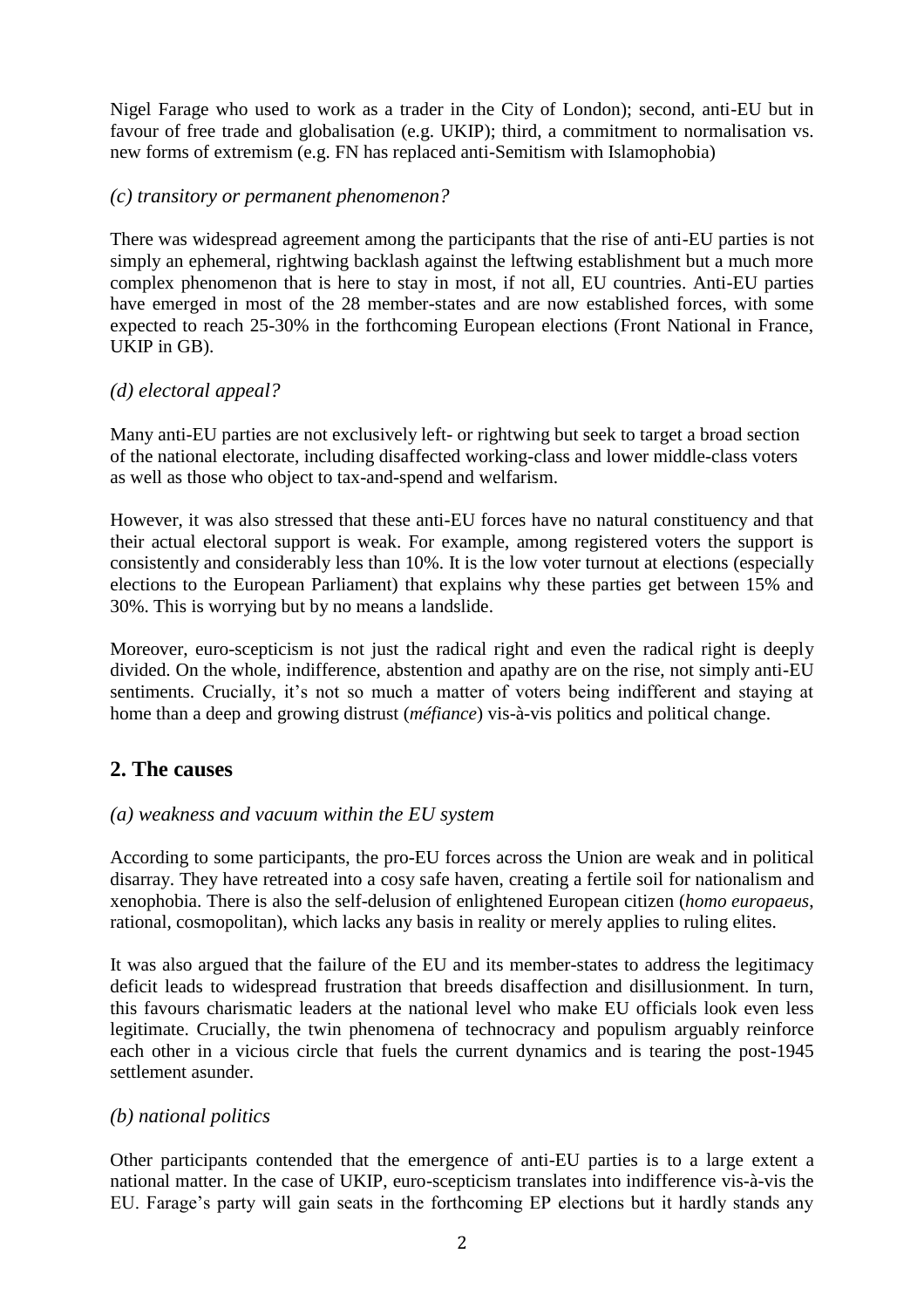chance to get Westminster seats in 2015. The real danger is co-opting UKIP positions (on taxation, welfare and immigration). Britain has moved away from a country with a working class to a 'soft' middle class country. The rise of English nationalism is in large part the result of growing inequality and Scotland's looming independence.

Other participants confirmed that in a country such as Switzerland which has some of the strongest anti-EU sentiments, it's not so much about the EU as about national issues, especially how to deal with immigration and identity. The anti-EU forces are fighting immigration, economic insecurity and welfare tourism, using ideas that rest on xenophobia, exclusion and nationalism.

At the same time, immigration itself is not the core problem but rather the lack of jobs, housing, social security, etc. All this is a failure of the mainstream parties, as evinced by Le Pen's accession to the  $2<sup>nd</sup>$  round in 2002, which was not surprising. Back then, fewer than 30% of registered voters backed traditional parties (in the first round, Chirac got less than 13% of registered voters). In short, many anti-EU parties are a dangerous diversion to distract from the failure of established parties.

#### *(c) media attention and imitation by other parties*

For many years, anti-EU parties and movements have benefitted from a media frenzy that has given them more attention and prime-time TV space than even the political mainstream. At the same time, there has been a distinct lack of proper scrutiny (e.g. about the tensions and contradictions that characterise anti-EU forces).

Moreover, established political parties are borrowing from anti-EU parties – whether in terms of rhetoric (e.g. the UMP under Sarkozy) or in terms of policy (the Tory promise for an in/out referendum that has been demanded by UKIP) or indeed both at once. Connected with this is the backlash against the established parties and powers ('clean hands' because many anti-EU forces have not been in power, but there are notable exceptions such as FPÖ in Austria). Anti-EU parties have also become more professional and better organised, often with new and more effective leaders who are taking advantage of a general malaise.

# **3. The impact**

#### *(a) alienation from mainstream politics*

What is the general political import of contemporary anti-EU populism? The main impact is alienation from mainstream politics for decades. In the case of the UK, only John Major won 51% of the popular vote in 1992. Since then there has been a quite dramatic collapse in electoral participation.

Linked to this is the gradual rise of social and cultural alienation due to inequality, not only income but also environmental inequality. Compare central Glasgow to the borough of Chelsea and Kensington in London: life expectancy is barely 50 in the former and close to 80 in the latter.

## *(b) democracy*

Some participants argued that the rise of anti-EU parties has galvanised public discussion and political debate, including about controversial issues such as immigration, which is both an